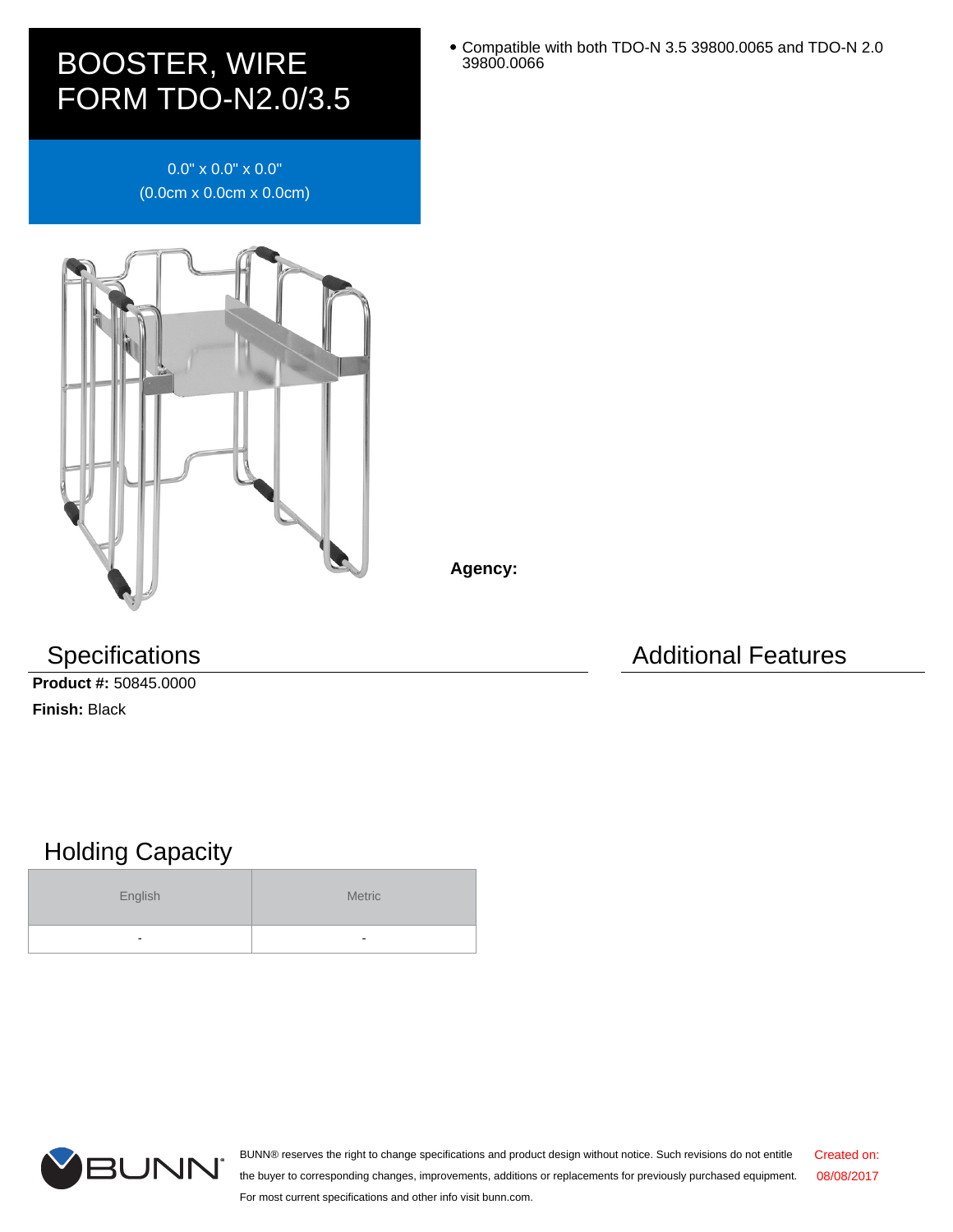





| Unit          |                          |                          |                | Shipping |            |            |           |        |
|---------------|--------------------------|--------------------------|----------------|----------|------------|------------|-----------|--------|
|               | Width                    | Height                   | Depth          | Width    | Height     | Depth      | Weight    | Volume |
| English       | $\blacksquare$           | $\blacksquare$           | $\blacksquare$ | 9.8 in.  | $15.5$ in. | $12.0$ in. | 4.910 lbs | $\sim$ |
| <b>Metric</b> | $\overline{\phantom{a}}$ | $\overline{\phantom{a}}$ | $\sim$         | 24.9 cm  | 39.4 cm    | 30.5 cm    | 2.227 kgs |        |



BUNN® reserves the right to change specifications and product design without notice. Such revisions do not entitle the buyer to corresponding changes, improvements, additions or replacements for previously purchased equipment. For most current specifications and other info visit bunn.com.

Created on: 08/08/2017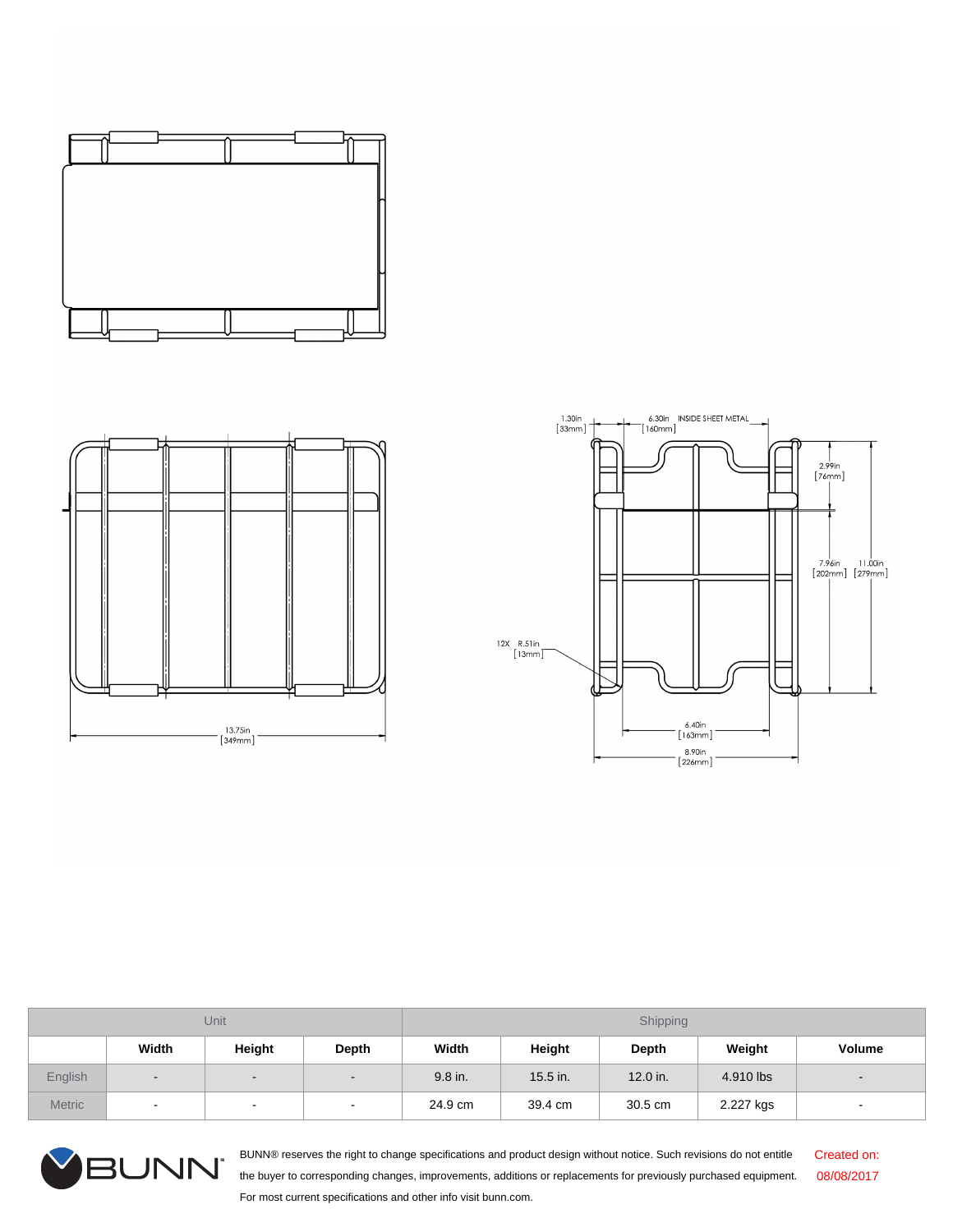\*Related Products selections are currently unavailable. Please contact your sales representative to find out more information.\*



BUNN® reserves the right to change specifications and product design without notice. Such revisions do not entitle the buyer to corresponding changes, improvements, additions or replacements for previously purchased equipment. For most current specifications and other info visit bunn.com. Created on: 08/08/2017